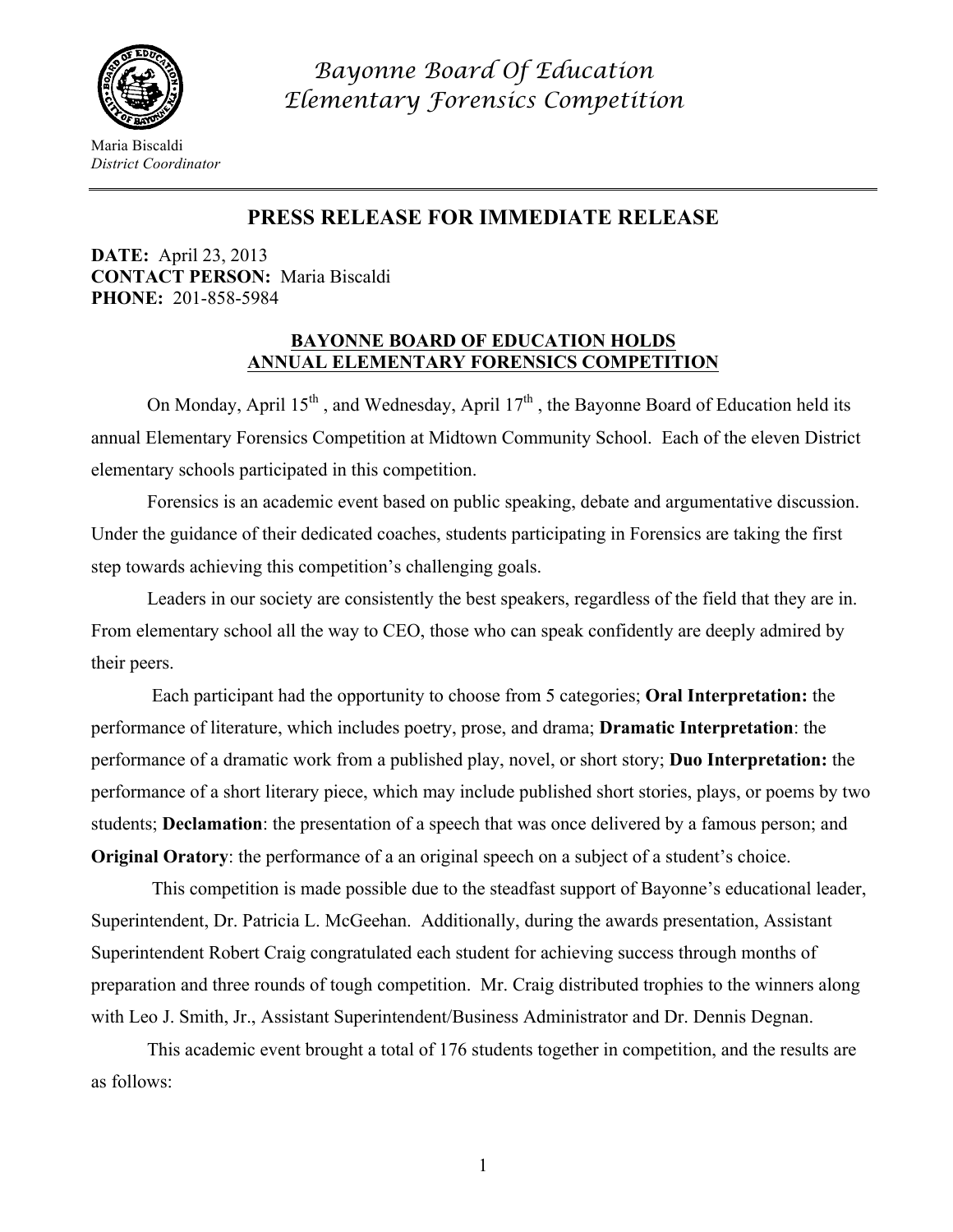## **DECLAMATION**

#### *GRADE 7 WINNERS*

#### *GRADE 8 WINNERS*

Second Place **Second Place** Yesenia Argueta Horace Mann School<br>Second Place Celine Mercedes Mary J Donohue Sch Second Place Celine Mercedes Mary J. Donohue School Second Place Eman Abdalla Woodrow Wilson School Third Place Bridget Sweeney Henry E. Harris School

## First Place **Loubna Maachi** Nicholas Oresko School First Place Sofia Polishchuk Nicholas Oresko School Second Place **Alike Mehra** Nicholas Oresko School Third Place **In Third Place** Justin Greene **Midtown Community School**

First Place Salma Abdalla Henry E. Harris School First Place Crystal Smith Midtown Community School

## **DRAMATIC INTERPRETATION**

## *GRADE 7 WINNERS*

| <b>First Place</b> | Anna Rezk      | Henry E. Harris School   |
|--------------------|----------------|--------------------------|
| Second Place       | Shakiba Namjou | Midtown Community School |
| Third Place        | Antin Demko    | Nicholas Oresko School   |

## *GRADE 8 WINNERS*

First Place Ashley Bishop Woodrow Wilson School First Place Jamie DeDominico Dr. Walter F. Robinson School First Place Reda Mimoumi Woodrow Wilson School First Place Vittoria Orlando Nicholas Oresko School First Place Alyssa Sanchez Henry E. Harris School Second Place Alana Payne Nicholas Oresko School Second Place Annie Panageas Nicholas Oresko School Third Place Juliana Yeung Lincoln Community School

## **DUO INTERPRETATION**

#### *GRADE 7 WINNERS*

| <b>First Place</b> | Ashley Valencia/Ghita Mimoumi | Woodrow Wilson School              |
|--------------------|-------------------------------|------------------------------------|
| Second Place       | Jassie Morcos/Abigail Kowal   | <b>Washington Community School</b> |
| Third Place        | Nira Abouelkheir/ Jada Moody  | Horace Mann School                 |

#### *GRADE 8 WINNERS*

| <b>First Place</b>  | Casey Popwski/Danielle Kaniewski  | Nicholas Oresko School             |
|---------------------|-----------------------------------|------------------------------------|
| Second Place        | Cristina Casais/Sandra Zaky       | Henry E. Harris School             |
| <b>Second Place</b> | Hasumi Hayashi/Lauren Soriano     | Mary J. Donohue School             |
| Third Place         | Jessalyn Mainster/Jessica Randall | John M. Bailey School              |
| Third Place         | Mary Azer/Danisha Jones           | <b>Washington Community School</b> |
| Third Place         | Kayla Feuer/Madisyn James         | Woodrow Wilson School              |
| Third Place         | Vivian Guilfoyle/KaeryRivas       | Woodrow Wilson School              |
|                     |                                   |                                    |